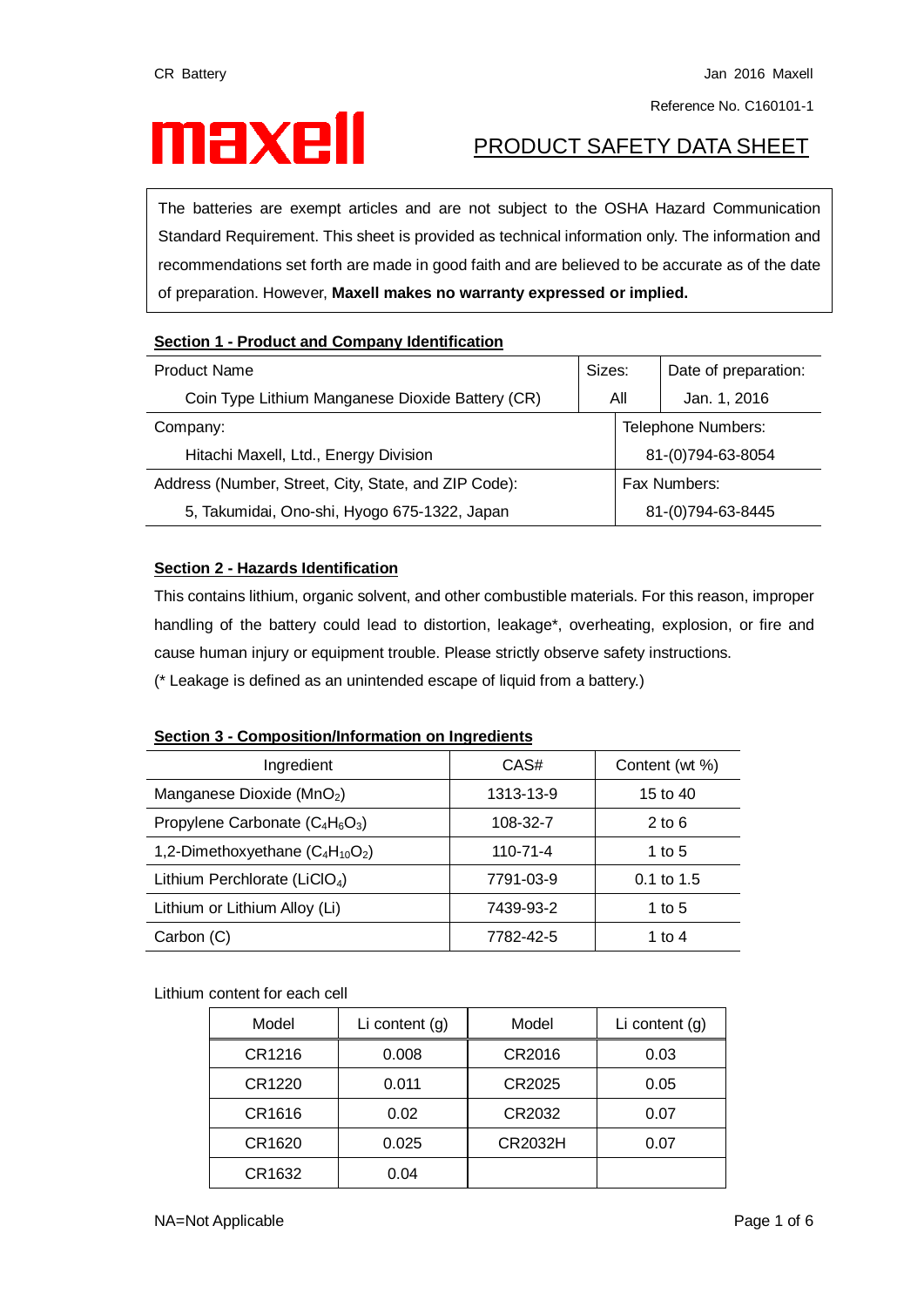### **Section 4 - First Aid Measures**

None unless internal materials exposure. If contents are leaked out, observe following instructions.

| Inhalation | Fumes can cause respiratory irritation. Remove to fresh air and       |
|------------|-----------------------------------------------------------------------|
|            | consult a physician.                                                  |
| Skin       | Immediately flush skin with plenty of water. If itch or irritation by |
|            | chemical burn persists, consult a physician.                          |
| Eyes       | Immediately flush eye with plenty of water for at least 15 minutes.   |
|            | Consult a physician immediately.                                      |
| Ingestion  | If swallowing a battery, consult a physician immediately.             |
|            | If contents come into mouth, immediately rinse by plenty of water     |
|            | and consult a physician.                                              |

### **Section 5 - Fire Fighting Measures**

| <b>Extinguishing Media</b>      | Extinguisher of alkaline metal fire is effective.          |  |  |  |
|---------------------------------|------------------------------------------------------------|--|--|--|
|                                 | Plenty of cold water is also effective to cool the         |  |  |  |
|                                 | surrounding area and control the spread fire. But          |  |  |  |
|                                 | hydrogen gas may be evolved by the reaction of water and   |  |  |  |
|                                 | lithium and it can form an explosive mixture. Therefore in |  |  |  |
|                                 | the case that lots of lithium batteries are burning in a   |  |  |  |
|                                 | confined space, use a smothering agent (e.g. carbon        |  |  |  |
|                                 | dioxide or dry sand).                                      |  |  |  |
| Fire fighting procedure         | Use self-contained breathing apparatus and full protective |  |  |  |
| gear not to inhale harmful gas. |                                                            |  |  |  |

#### **Section 6 - Accidental Release Measures**

If the battery releases liquid, wipe it with a dry cloth. Keep the battery away from fire or heat.

#### **Section 7 - Handling and Storage**

- 1) Handling
- **● Never swallow.**

If a battery is accidentally swallowed, see Section 4 - First Aid Measures.

**● Never charge.**

The battery is not designed to be charged by any electrical source. Charging can generate gas and internal short-circuiting, leading to distortion, leakage, overheating, explosion or fire.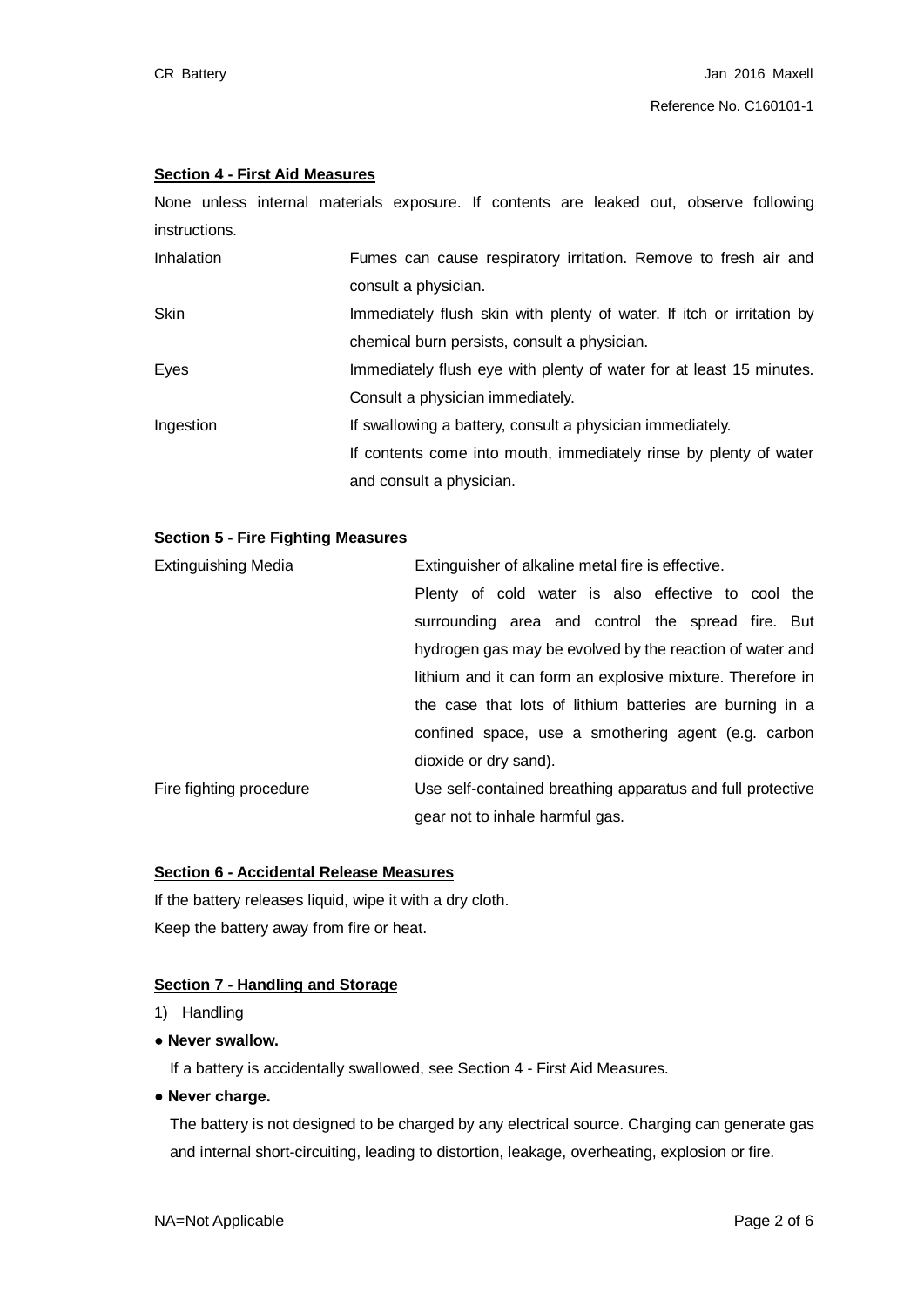#### **● Never heat.**

Heating the battery to more than 100 deg. C can increase the internal pressure, causing distortion, leakage, overheating, explosion or fire.

#### **● Never expose to naked flames.**

Exposing to naked flames can cause the lithium metal to melt, causing the battery to catch fire and explode.

#### **● Never disassemble or deform.**

Disassembly or deforming the battery can cause leakage, overheating, explosion or fire due to internal short-circuits.

# **● Never reverse the positive and negative terminals when inserting in electrical equipment.**

Inserting the battery incorrectly can lead to short-circuiting, charging or forced-discharging. This can cause distortion, leakage, overheating, explosion or fire.

#### **● Never short-circuit the battery.**

Do not allow the positive and negative terminals to short-circuit. Never carry or store the battery with metal objects such as necklaces or hairpins. Do not take multiple batteries out of the package and stack or mix them when storing. Otherwise, this can lead to distortion, leakage, overheating, explosion or fire.

#### **● Never weld the terminals or weld wire to the body of the battery.**

The heat of welding or soldering can cause the lithium to melt or cause damage to the insulating material in the battery. This can cause distortion, leakage, overheating, explosion or fire.

#### **● Never use different batteries together.**

Using different batteries together, i.e. different types or old/used and new or those of different manufacturers, can cause distortion, leakage, overheating, explosion or fire because of the differences in battery properties. Please consult Maxell before designing devices that use two or more batteries connected in a series or parallel, even with the same battery type.

#### **● Never touch liquid leaking from a battery.**

If the liquid enters the eyes or mouth, see Section 4 - First Aid Measures.

#### **● Never allow battery liquid to come into contact with a naked flame.**

If leakage or a strong odor is detected, keep the battery away from all naked flames. The leaked liquid is inflammable.

#### **● Never attach a battery to the skin.**

Attaching a battery to the skin using tape, etc. should be avoided. Moisture from the skin can cause battery discharge, which can produce certain chemical substances that burn the skin.

#### 2) Storage

Never let the battery contact with water. Never store the battery in hot and high humid place.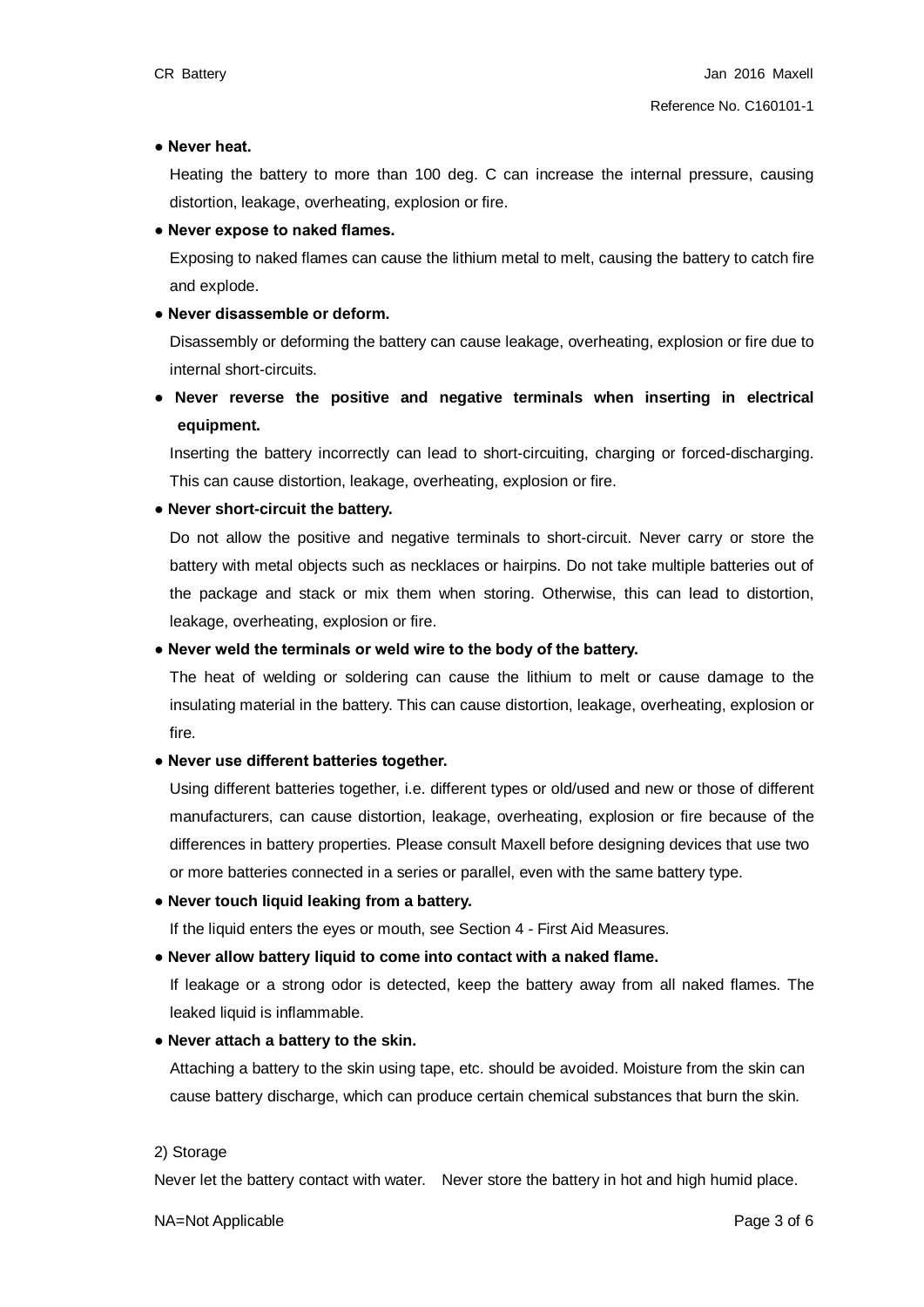# **Section 8 - Exposure Controls, Personal Protection**

| <b>Respiratory Protection</b> |               | ΝA |
|-------------------------------|---------------|----|
| Ventilation                   | Local Exhaust | ΝA |
|                               | Mechanical    | ΝA |
|                               | Special       | ΝA |
|                               | Other         | ΝA |
| Eye Protection                |               | ΝA |
| <b>Protective Gloves</b>      |               | ΝA |
| Other protective clothing     |               | ΝA |

# **Section 9 - Physical/Chemical Characteristics**

Coin shape with primary cell of 3V nominal voltage

# **Section 10 - Stability and Reactivity**

Stability: Stable (Performance deterioration depends on circumstance.) Incompatibility: Water Hazardous polymerization: Will not occur. Condition to avoid: See section 7. Hazardous Decomposition or Byproducts: Hydrogen (By moisture)

# **Section 11 - Toxicological Information**

As the contents are sealed in the battery case, there is no toxicity.

#### **Section 12 - Ecological Information**

If the battery is disposed of on land or in water, the battery case may corrode and liquid leak from the battery. Ecological information has not been reported.

#### **Section 13 - Disposal condition**

The battery may be regulated by national or local regulation. Please follow the instructions of proper regulation. As electric capacity is left in a discarded battery and it comes into contact with other metals, it could lead to distortion, leakage, overheating, or explosion, so make sure to cover the (+) and (-) terminals with friction tape or some other insulator before disposal.

#### **Section 14 - Transportation Information**

1) Shipping Name (UN Number): Lithium metal batteries (UN3090)

 Lithium metal batteries packed with equipment (UN3091) Lithium metal batteries contained in equipment (UN3091)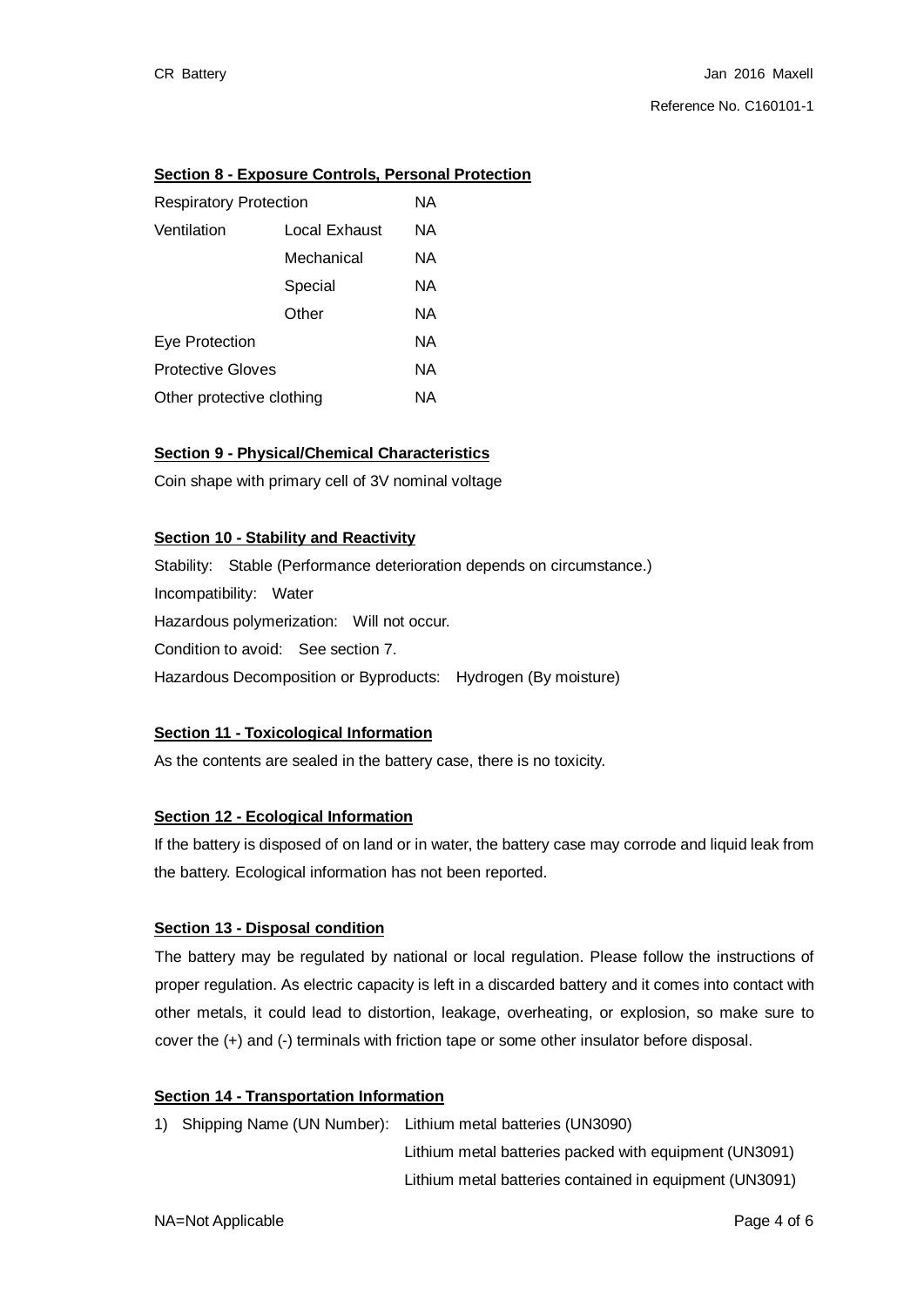- 2) Hazard Classification: Class 9 (Miscellaneous)
- 3) Method of transportation: As the cells are manufactured under a quality management program in an ISO9001 certified factory and the cells meet all the requirements of a UN manual of tests and criteria, Part III, sub-section 38.3, the applicable packing instructions (PI) or special provisions (SP) are as per the following table.

The cells or batteries classified in Section II of any Packing Instruction or SP 188 may be exempted from Class 9 Dangerous Goods if complying with all requirements of applicable Section II or SP 188. But lithium metal cells and batteries transported as cargo are restricted to Cargo Aircraft Only.

Note. This does not apply to lithium metal batteries packed with equipment (PI 969) or contained in equipment (PI 970).

|                                              | Product name                                                                                     | Air<br>*See Section 15 4)                            |                               |                                | Sea                             |
|----------------------------------------------|--------------------------------------------------------------------------------------------------|------------------------------------------------------|-------------------------------|--------------------------------|---------------------------------|
| Li content per<br>cell                       |                                                                                                  | Cell only                                            | Cell packed<br>with equipment | Cell contained<br>in equipment | *See Section<br>15 <sub>5</sub> |
| not more than<br>0.3 <sub>g</sub>            | CR1216, CR1220, CR1616,<br>CR1620, CR1632, CR2016,<br>CR2025, CR2032,<br>CR2032H, CR2430, CR2450 | PI968 Section II                                     | PI969 Section II              | PI970 Section II               | <b>SP188</b>                    |
| more than $0.3q$<br>but not more<br>than 1 g | (No)                                                                                             | PI968 Section IB<br>(8 or less cells:<br>Section II) | PI969 Section II              | PI970 Section II               | <b>SP188</b>                    |
| more than 1 q                                | (No)                                                                                             | PI968 Section IA                                     | PI969 Section                 | PI970 Section I                | SP230                           |

As specific districts, countries and airlines may establish their own special requirements, the shipper must confirm requirements with the forwarder in advance.

Please confirm the aggregate lithium content when transport the battery.

#### **Section 15 - Regulatory Information**

Major applicable regulations for the transportation of lithium metal cells and batteries are as follows:

- 1) UN(United Nations) Recommendations on the Transport of Dangerous Goods: Model Regulations 18th revised edition
- 2) UN(United Nations) Recommendations on the Transport of Dangerous Goods: Manual of Test and Criteria 5th revised edition, Amendment 2
- 3) International Civil Aviation Organization (ICAO): Technical Instructions for Safety Transport of Dangerous Goods by Air, 2015-2016 Edition
- 4) International Air Transport Association (IATA): Dangerous Goods Regulations, 57th Edition
- 5) International Maritime Organization (IMO): International Maritime Dangerous Goods (IMDG) Code, 2014 Edition